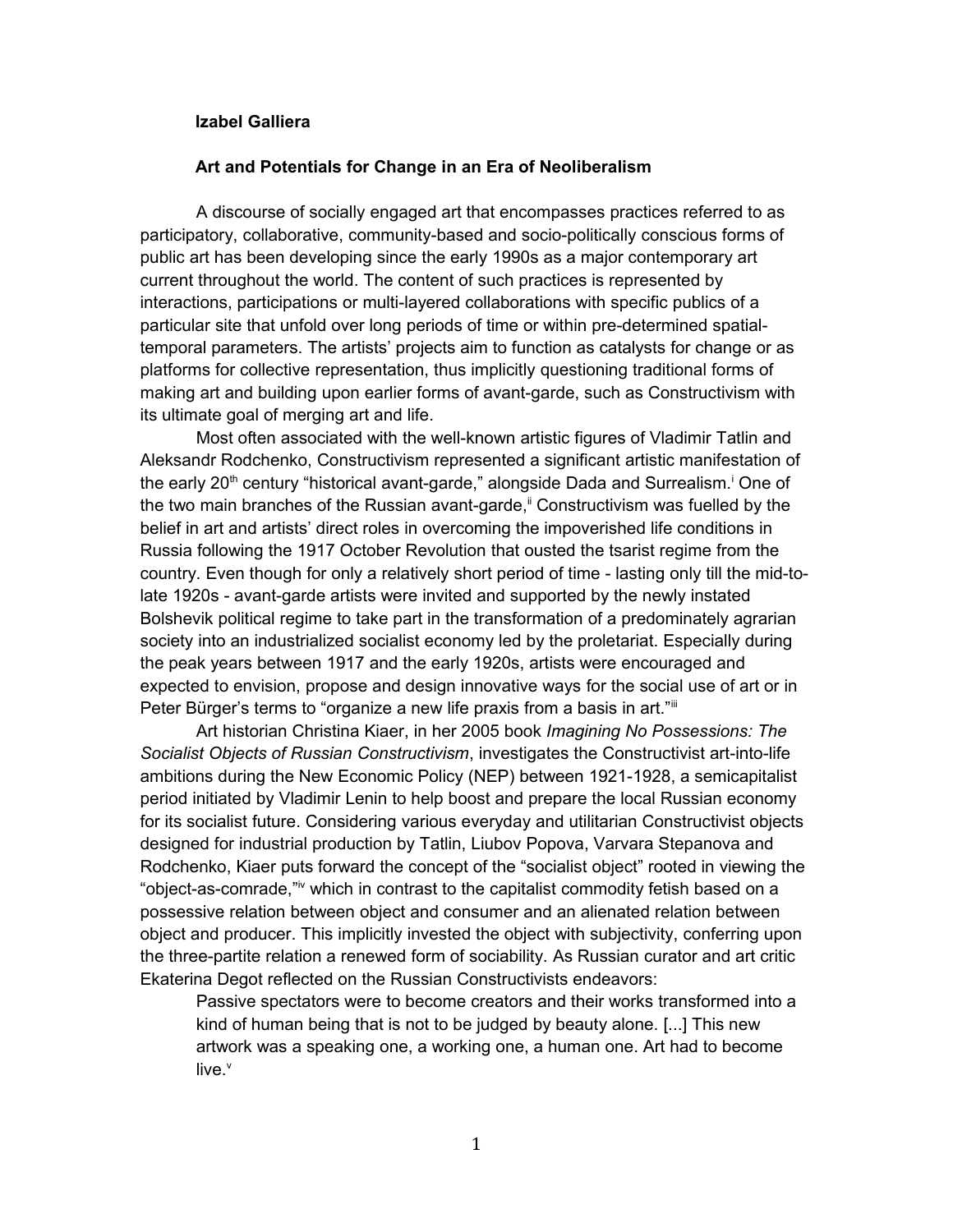Such goals of creating renewed forms of sociability among people, of transforming the viewer of art into a direct participant and collaborator in (art) production are what contemporary artist Matei Bejenaru builds upon in his socially engaged works included in the exhibition *Art Into Life, Life Into Art*, which are closely examined later in this essay. Through his various art projects, Bejenaru aims to recover the transformative potential of politics as a discursive and participatory practice open to a multitude of voices and interests. Such artistic attempts carry potentials for change in the current era of neoliberalism. Contemporary democratic governments have considerably distanced themselves from their original mandates to represent and act in the interests of people, as was the case, for instance, with the Bolshevik revolutionary government when art and politics were united, and their current role has increasingly been to facilitate the expansion of free-market mechanisms worldwide.

However, the Constructivist vanguard dream of bypassing the autonomous art object meant for solitary reflection on the one hand, and conducting artistic experimentation aimed at coalescing art into life and life into art on the other hand, was cut short. It was not to be mentioned for several decades in Central and Eastern Europe (CEE) until after the fall of communist regimes during 1989-1990. The increasing government demands for practical outcomes, insisting that artists abandon artistic experimentation in favor of solely industrial production, determined many avant-garde artists to leave the country and several project proposals remained confined to the drawing board.

Upon Lenin's death in 1924 and since 1929, under Joseph Stalin's reign until his death in 1953, the earlier avant-garde fervent activities had been replaced by a stringent artistic mandate of socialist realism meant to communicate a utopian society based on gender and class equality. This was exemplified through pictorial and monumental sculptural depiction of the virile and heroic figures of the worker, or the smiling figure of the factory woman with her headscarf tied at the back working along men. All primarily devised as propaganda tools for the Stalinist communist regime. This cultural mandate of socialist realism was instated in the entirety of the Union of Soviet Socialist Republics (USSR) including, of course, all CEE countries that fell under its influence in the aftermath of World War II following the Yalta conference that divided the world camps of the Cold War for the next half century.

Although the official artistic style of socialist realism had almost been entirely abandoned by the late 1950s, artists all across the eastern part of the Cold War most often conducted their artistic experiments, or what have been referred to as neo-avantgardes, $\mathbb{V}$  in secluded circles away from the watchful eye of the communist political regime. From the onset it must be noted that despite being under the influence of the USSR, each of the satellite countries had manifested its own socialist path. Even between neighboring countries, such as Hungary and Romania, the differences were striking. While Hungary saw the least severe totalitarian political socialist regime in the CEE region, Romania experienced one of the harshest authoritarian communist governances under the dictator Nicolae Ceausescu. In such different socio-political contexts, contemporary art practices likewise varied considerably. For instance, enclaves such as those at the Chapel Studio Balaton Balatonboglár art space (active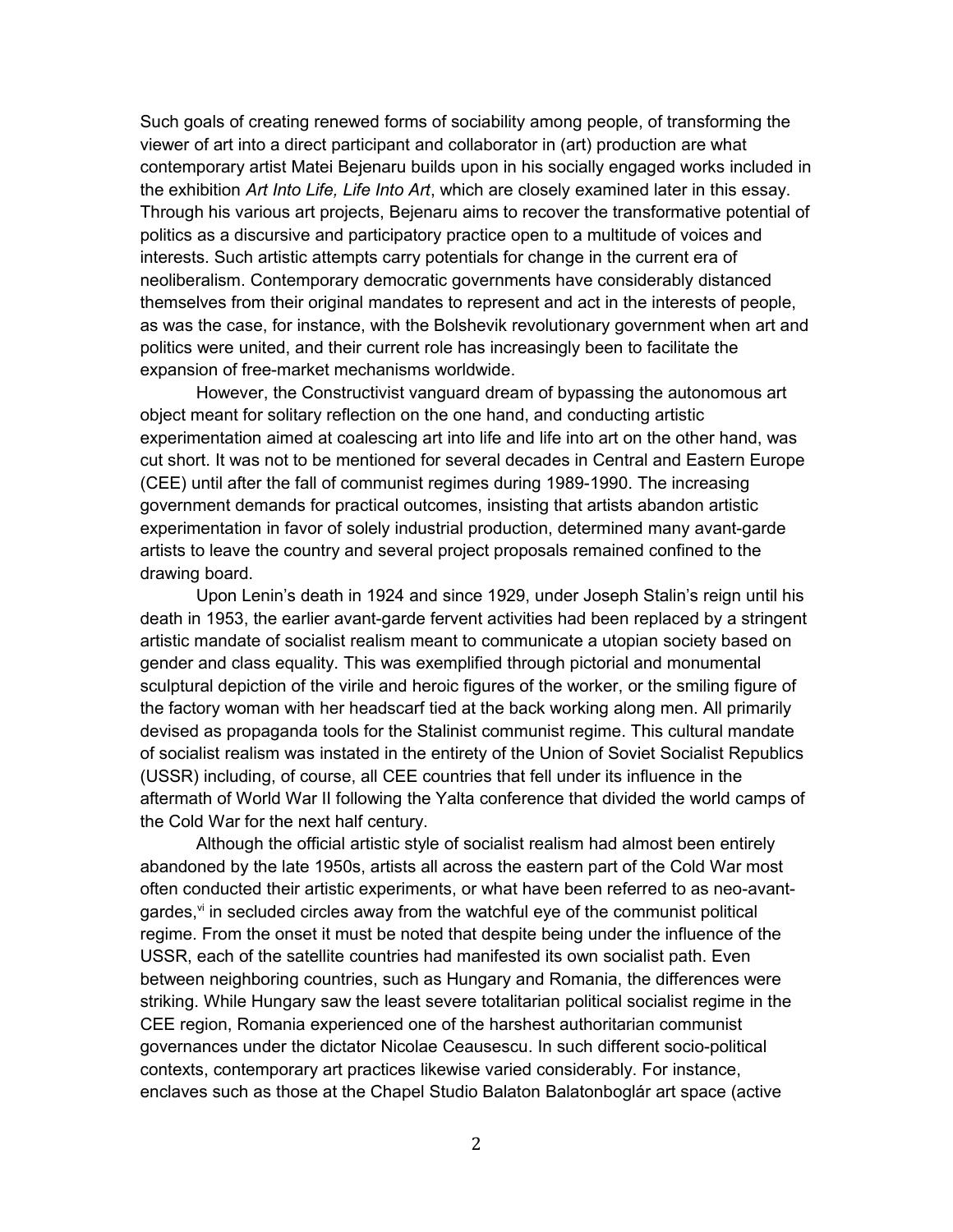during the summers between 1970-73 on Lake Balaton about sixty miles from Budapest) represented one of the most important and complex Hungarian neo-avant-garde manifestations. Art practices ranging from happenings, land-art, performances, body art and mail art were possible in the more politically relaxed Hungary.<sup>vii</sup>ln Romania, especially in the 1980s when the country suffered the most under the dictator's nationalist type of communism, contemporary art developed in tight circles gathering in private apartments and organizing basement shows and "pocket-shows" in various cities across the country. By making use of irony, grotesque quotations, eclectic combinations, withdrawal and passive participation, these artists flonted the authorities by ignoring their rules and retreating within private spaces away from the public eye. $\frac{1}{10}$ 

What are now considered middle generation artists, such as Matei Bejenaru, paid witness to these enclosed neo-avant-garde art circles and informed their artistic practices emerging after the fall of communism in 1989. Since the early 1990s contemporary socially engaged art, as exemplified by Bejenaru's work, has been developing in various forms throughout the world. Through the nature of their work, these artists aim to counteract current market-oriented tendencies centered on the financial and/or symbolic investment properties of an art object and art practice, by reviving art's direct role in society, viewer's direct engagement in (art's) creation as opposed to passive consumer of (aesthetic) objects, art's potentialities in provoking relational associations and inspiring change at both the local and global level. Under the increasing influence of global neoliberalism with national states facilitating its borderless policies, art in general and socially engaged art in particular has increasingly been part of government cultural polices and incorporated into the programs of privately and/or state funded organizations often only to contribute to the leading political party's interests or the institutions' symbolic capital. Such maneuvers are often seen as modes of apolitical delectation or occasions for charitable donations primarily meant to elevate the benefactor' social and symbolic status. Ultimately, these are part of the broader field of culture considered primarily for its entertainment and commercial value, aimed to function as a lubricant for the ever-expanding engines of the neoliberal market forces and the advancement of the neoliberal ideology.

Emerging in the late 1970s with a series of sustained questions on the relevance and efficiency of the welfare state in both US and Western Europe, and then in the early 1980s with fully implemented policies of President Roland Reagan in the US and Margaret Thatcher in the UK, neoliberal theory affirms that:

Human well-being can best be advanced by liberating individual entrepreneurial freedoms and skills within an institutional framework characterized by strong property rights, free markets, and free trade. The role of the state is to create and preserve an institutional framework appropriate to such practices.<sup>ix</sup>

Thus, our contemporary conditions governed by the global neoliberalism's emphasis on individual libertarianism have continued to trigger increasing worldwide gaps between the rich and the poor, environmental degradation, communal and familial separations, a wild craze for profit accumulation through deregulation and outsourcing of production to third world countries around the globe in order to exploit low manufacturing costs, all sustained by the precarious condition of the worker. Such a precarious condition implies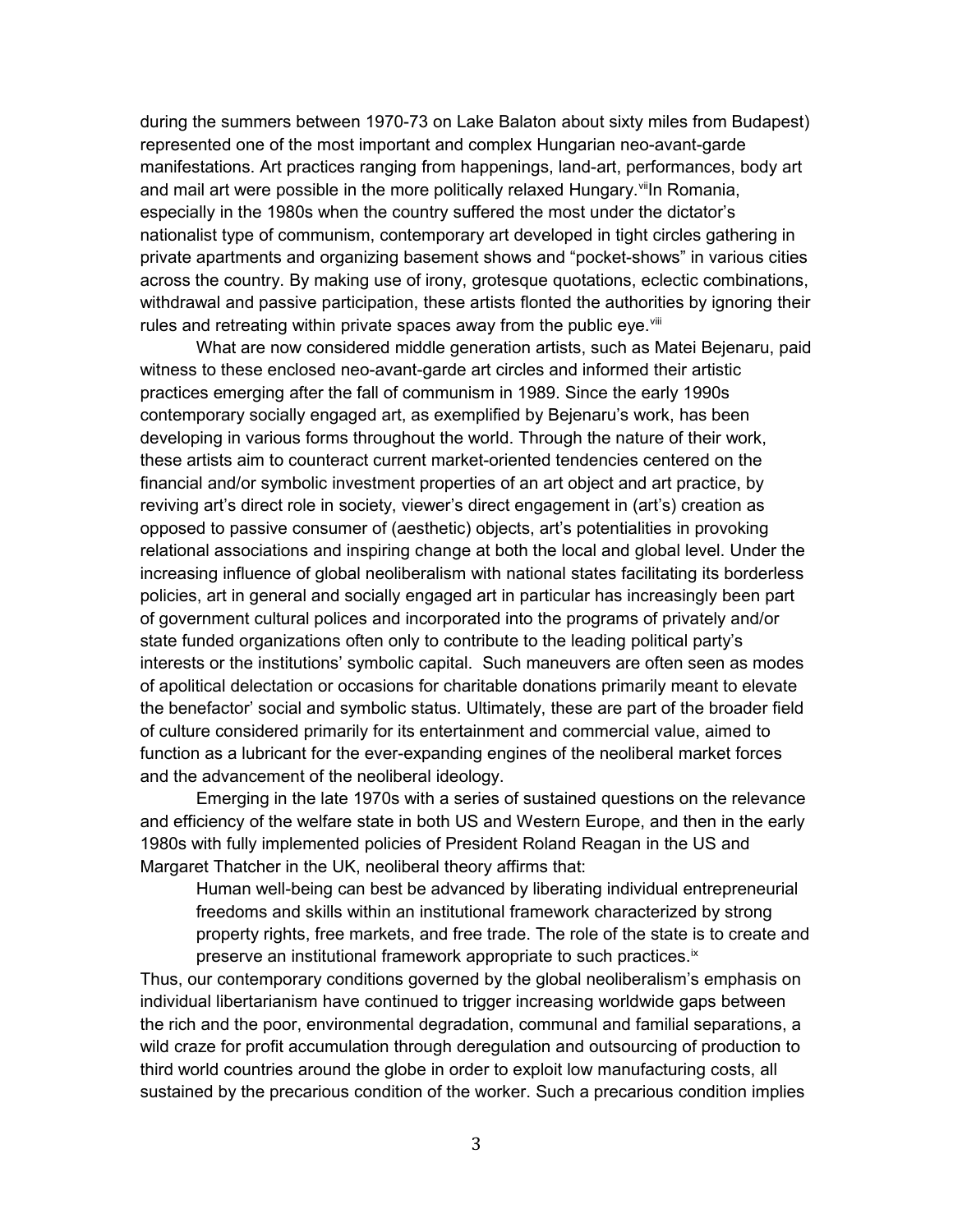short-term and/or part-time jobs, health and pension insecurity, long commutes and global migrations, among other aspects.

Neoliberal forces therefore control and organize life through various technologies of power affecting everyday living and working conditions, health, education and essentially the entire space of existence. Michel Foucault called such mechanisms of control biopower. According to him, biopower is that which "designates what brought life and its mechanisms into the realm of explicit calculations and made knowledge-power an agent of transformation of human life."<sup>x</sup> Closely related to biopower in its systematic control of life in all of its facets at the macro level, biopolitics or "biopolitical production creates actual social relationships and forms of life"xi at the micro level, which ultimately controls attitudes and beliefs by engendering consumerism, apathy, distance and entertainment. Such technologies are also at the core of global migrations of people determined to relocate from their impoverished nations towards first world countries only to encounter even deeper precarious conditions, as vividly communicated in several of Bejenaru's works.

Without a doubt, both biopower and biopolitics as mechanisms of control and forms of governmentality have been the driving engines of contemporary neoliberalism since its inception. In order to secure its financial capital in multinational companies built in urban metropolises around the world, neoliberalism's global forces conquer spaces by transforming public territories into private assets. Most importantly, it produces forms of life and/or life-styles through "immaterial labor" xii resulting in images, symbols, ideas, forms of communications, a sense of satisfaction communicated through an increasingly diversified mass media and service industry catering to the top one percent and supported by the precarious labor conditions of the rest of the ninety-nine percent.

As such, at the core of neoliberalism is what Nikolas Rose called an "advanced liberalism," which divorces members of the society from political decisions taken at the institutional level that directly impact their lives. Moreover, it invests the individual with moral responsibility for all his or her actions and shapes him/her into a consumer of private benefits such as healthcare and education. In such a context then, the contemporary precarious condition of the worker is solely the responsibility of the individual who is even blamed for his or her own socio-economic situation. Neoliberal programs devised to remedy such situations are designed to eclipse the systemic inequalities at the core of its policies and instead focus on ethical and moral concerns to re-educate the marginalized and transform them into active citizens by:

Training to equip them with the skills of self-promotion, counseling to restore their sense of self-worth and self-esteem, programs of empowerment to enable them to assume their rightful place as the self-actualizing and demanding subjects of an "advanced" liberal democracy. xiii

The global economic collapse that began in late 2008 revealed the crisis of neoliberalism with its craze for overconsumption, over accumulation and over individualizations. It provoked global mass protest movements such as Occupy Wall Street "that began on September 17, 2011 in Liberty Square in Manhattan's Financial District, and has spread to over 100 cities in the United States and actions in over 1,500 globally."xiv At the core of this heterogeneous movement was solidarity among people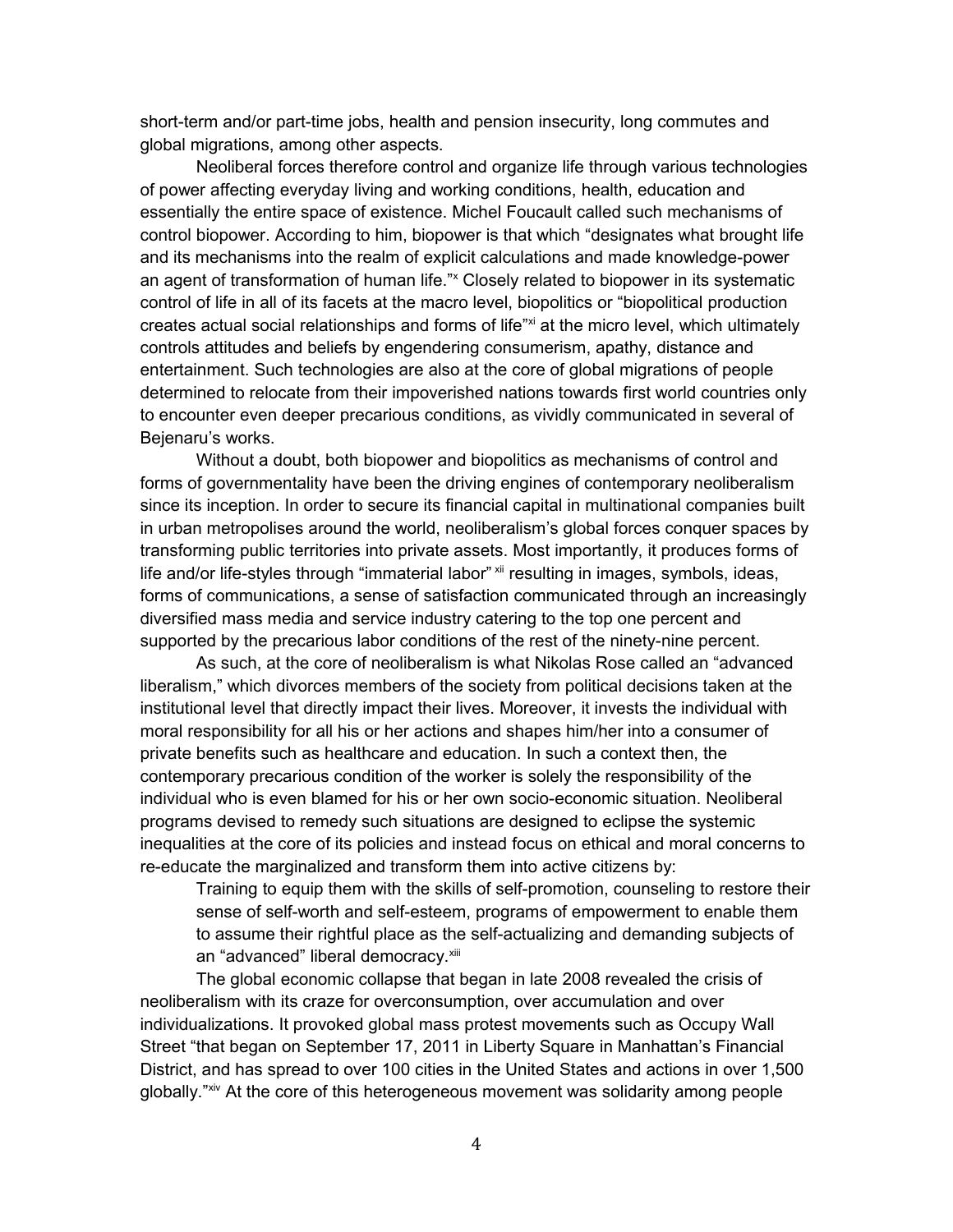from all walks of life protesting against their precarious existence and empowered to reclaim their democratic rights of freedom and equality. Other protests around the world included the popular uprising in Tunisia and Egypt that demanded the removal of dictatorial regimes and the institution of democratic values and rights. Popular mass movements of hundred of thousands on January 2, 2012 surrounding the Opera House in Budapest, Hungary protested against the country's new constitution brought in by the current right-wing nationalist government led by Viktor Orban. The Orban government changed the meaning of the1989 constitution from "in the Hungarian Republic, all power belongs to the people" to "the source of public power are the people," which in its vague sentencing essentially transfers the power from the people into the hands of public officials in political offices.<sup>xv</sup> Likewise, week-long mass protests erupted in mid-January, 2012 in the University Square in Bucharest, Romania with the eclectic mix of crowd protesting the austerity cuts introduced by the right-wing government led by Traian Basescu under the International Monetary Fund's directives in light of the EU-wide economic crisis.

Noam Chomsky pointed out the importance of such mass movements protesting social injustice brought on by the neoliberal model of government:

One of the really remarkable and almost spectacular successes of the Occupy movement is that it has simply changed the entire framework of discussion of many issues. There were things that were sort of known, but in the margins, hidden, which are now right up front – like the imagery of the 99 percent and 1 percent; and the dramatic facts of sharply rising inequality over the past roughly thirty years, with wealth being concentrated in actually a small fraction of 1 percent of the population.<sup>xvi</sup>

Moreover, if the bonds and associations formed among people during these historical events can be maintained and extend into various and wider communities over longer periods of time then this sense of solidarity can be sustained and a real and democratic change can actually occur.<sup>xvii</sup> Although referring to the Occupy Wall Street movement, Chomsky's observations could be extended over all of the recent mass protests around the globe.

It must be emphasized that these proposed community associations are meant to act as empowerment platforms for collective gatherings able to continuously intervene in the political processes geared primarily towards implementing legislation that facilitates the global free-market and disregards the interests of local communities and the precarious conditions of the individual workers. Therefore, political associations initiated and organized by the people drastically differ from the weak voluntary associations, such as charitable or philanthropic organizations imbued in a discourse of (often religious) morality and ethics. The latter are heavily promoted by the neoliberal rhetoric aimed to conceal the inequalities triggered by the free-market mechanisms and its repressive authoritarianism at the core of its systemic structure.

In fact the term "community" has been used and abused across the political spectrum in order to serve various political interests. American art historian, Grant Kester observed how "community" is perceived "as either wholly positive (the redemptive domain of 'community values' so dear to conservatives) or entirely negative (the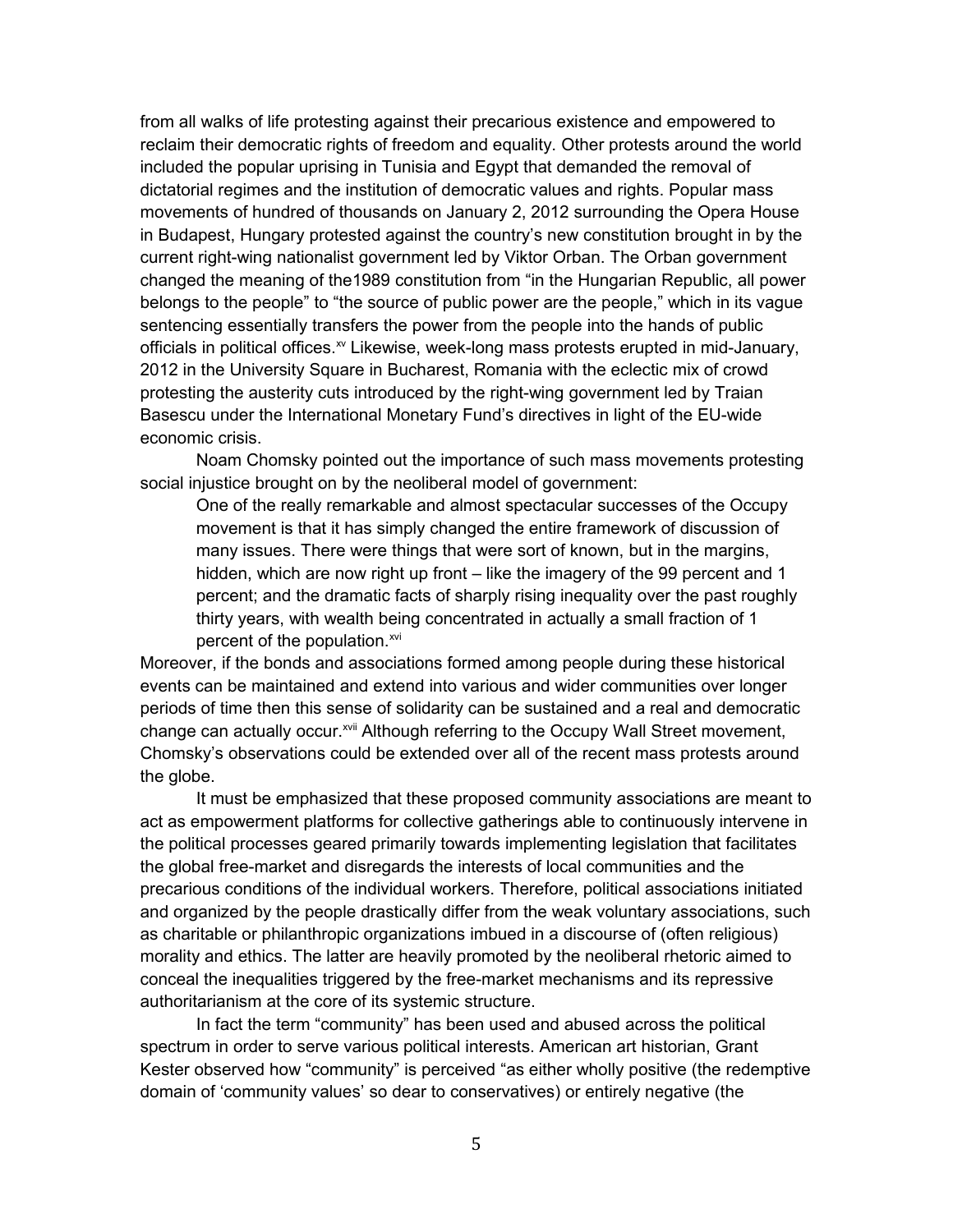dangerously essentializing community that is regularly invoked in continental theory)."xviii Similarly, various contemporary art institutions and art museums and foundations have increasingly been inviting and funding artists to develop site-specific projects with communities, yet whose local political dynamics, histories and cultures are most often unknown to the artist. In many such instances, the institution and the curator act as mediators between artists and local groups, predetermining in fact the nature of the community projects. As art historian Miwon Kwon observed, "the contribution of the community partners was limited to the realization of projects that fully prescribed the nature of their participation in advance."xix Thus, rather than fully collaborative works, community members were excluded from many of the projects' initial conceptualization and featured instead as assistant help in their material construction.

It is therefore important to avoid such misappropriations of both the term and actual fabric of a community by approaching it, for instance, in terms of its members' constantly shifting identities and histories. It is essential to develop tools of engagement that establish reciprocity between the artist and community members and allows for both debates and negotiations. Ultimately, the resulting projects would either be collaboratively conceptualized and produced, reflect and call attention to a particularly relevant issue in the community, or function as a participatory platform for the local individuals empowered to pursue their shared interests at the political level. Although different in scope, at the core of most contemporary socially engaged art practices lies a renewed sense of sociability centered on dialogic exchanges and direct participation. In different ways around the world, such contemporary artists employ various methods and strategies to imagine and produce artistic projects most often with and for the members of a particular community.

Euro-American art criticism, art historical research and curatorial practice – led by authors such as Nicolas Bourriaud<sup>xx</sup> and Maria Lind in Western Europe and Suzanne Lacy,<sup>xxi</sup> Grant Kester<sup>xxii</sup> and Claire Bishop<sup>xxiii</sup> in the US – in the last two decades has taken it up as a key theme. Furthermore, several recent major exhibitions – *The Art of Participation: 1950 to Now* at the San Francisco Museum of Modern Art in 2008-2009; Creative Time's Summit on *Revolutions in Public Practice I and II* organized under the leadership of curator Nato Thompson in Manhattan in 2010 and 2011 respectively; as well as Creative Time's on-line database of over 350 socially engaged art projects initiated in conjunction with the *Living as Form* exhibition in 2011–attest to the widespread institutionalization of this discourse. Yet this scholarship rarely documents or minimally refers to similar developments in CEE shortly after the fall of the Berlin Wall in 1989.

## **Art Into Life, Life Into Art: Matei Bejenaru**

The exhibition *Art into Life, Life Into Art: Matei Bejenaru* aims to contribute to the broader international discourse of socially engaged art by featuring several works by the Romanian artist Matei Bejenaru created since the early 1990s to the late 2000s within a context that is simultaneously characterized by post-communist and neoliberal conditions. The individual works act as collective critical inquiries into our contemporary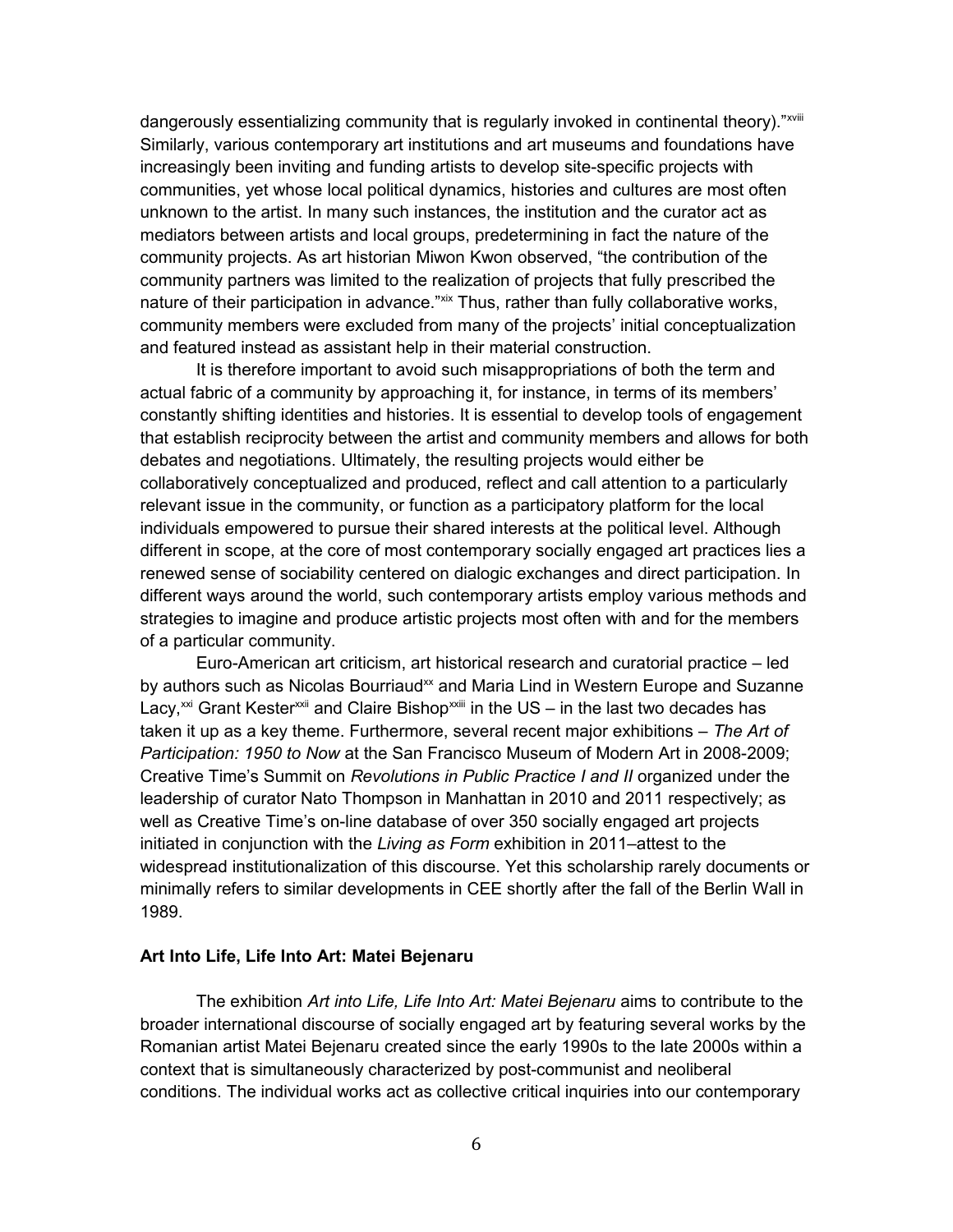everyday precarious conditions by opening discussion, for example on the cause and effects of the social, political and economic marginalization of the worker under the local and global impact of neoliberal capitalism. While Bejenaru's works presented in the exhibition most often emerged from within the Romanian transitional period and the broader post-1989 European context, the issues raised by the artist's projects connect in intriguing and provocative ways to the location of the exhibition in North Adams, where economically and politically marginalized populations struggle to survive in a city abandoned by once booming industries and factories.

As the city with the smallest population in the state of Massachusetts, North Adams is representative of the drastic effects of global capital flows in the last thirty plus years. Neoliberalism's thirst for over production and over accumulation are not only global phenomena, but most importantly have localized dimensions, seen within the fabric of small towns across U.S., in the abandoned massive infrastructures and their socio-economic impact on the surrounding community. In order to maximize profit through cheaper labor costs, capital shifts locations. As a result, the specific locality is left to deal with redundant infrastructure and local working population is left behind when businesses move elsewhere. Numerous empty buildings will rarely be torn down because the retailer will continue to pay mortgage in order to keep the building empty. "An empty building staves competition off of the parcel, which is also one factor leading to the empty big box trend."<sup>xxiv</sup> Most recently in 2011-2012, this can be seen in North Adams with the closing of such big chain stores as Staples and Sears that add to the small city's landscape of deserted warehouses and deepen its economic marginalization.

Matei Bejenaru comes from Romania, a country where capital eagerly outsourced production in the 2000s in order to exploit the minimally paid workers, especially the local female labor force, and the already existing infrastructure built under the former communist regime. Before its entrance into the European Union (EU) in 2007, Romania was the leading European exporter of textiles onto the EU market and the world's fourth exporter after China, Turkey and India. Bejenaru's sculptural work *Enlarged Clothing* (2004-2005) vividly represents the size of profit gained by multinational companies making use of inexpensive Romanian labor force, where workers were paid one eights of the wage of a similar worker in any EU country.

Visually recalling the large-scale 1960s pop sculptures of American artist Claes Oldenburg seen as a critique of American consumerism and his 1980s "anti-monuments" challenging traditional forms of public art, Bejenaru's ominously hanging sweat shirts and pants on oversized cloths hangers hooked to the ceiling, directly confront the viewer with the irregular effects of global neoliberal capitalism. As ghostly remnants of some giant entrepreneurs, they speak of the precarious condition of the worker most often forced into temporary and flexible labor contracts, long commutes and long working hours with no job security, health benefits or proper working conditions. This is a significant aspect of the contemporary neoliberal conditions shared by workers across the world from cities in Romania, cities like North Adams in the US, the maquiladoras in Tijuana, Mexico, and the manufacturing sweatshops in China or India.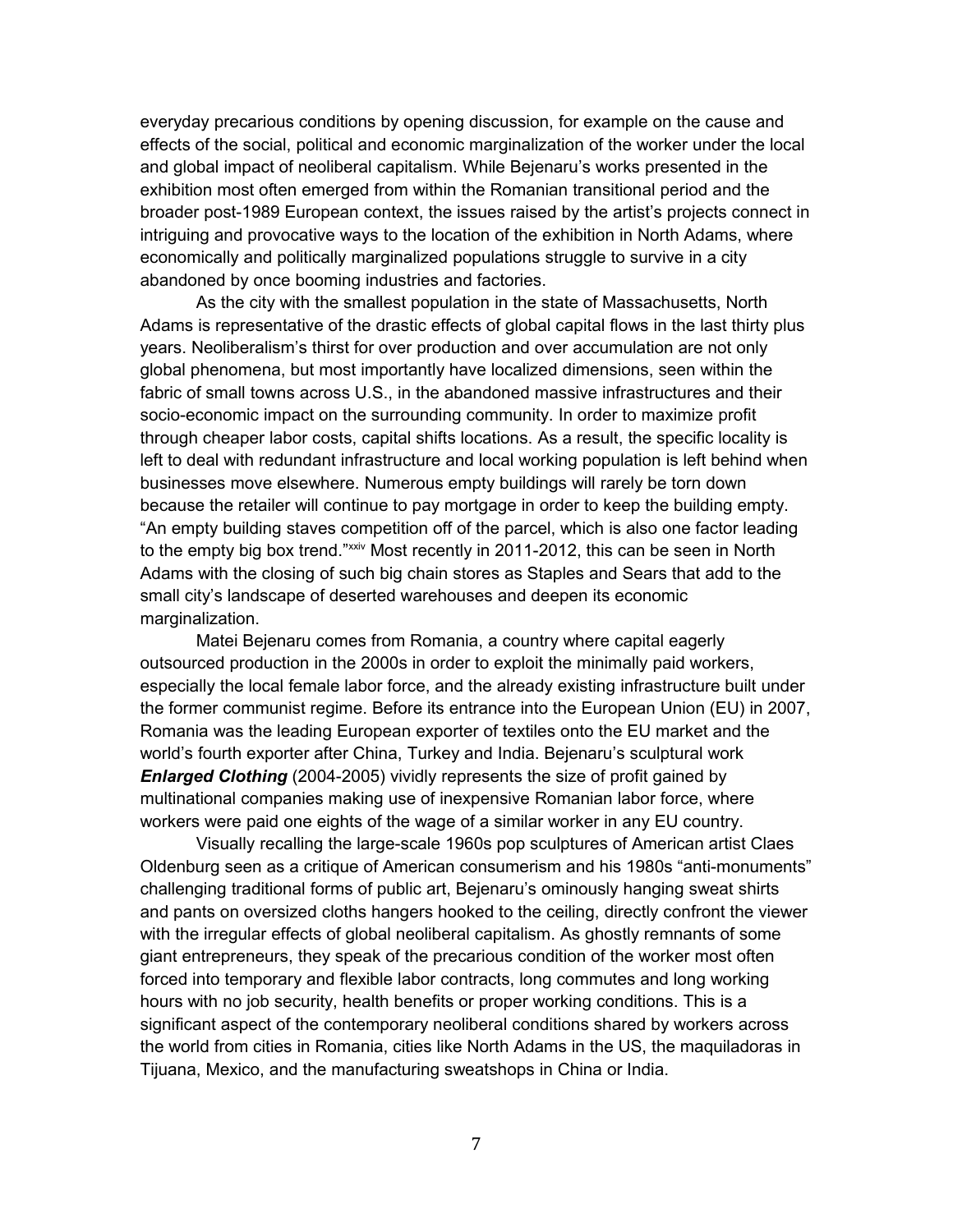Bejenaru began his artistic work in the mid-1990s within the highly fluctuating post-1989 transitional period. The first two post-communist decades, across most, if not all CEE nations, had been characterized by a perpetual fluidity, swinging between collapsing communist institutions and not yet fully reformed neoliberal political, social, cultural and economic structures and infrastructures. According to Romanian theorist Ovidiu Tichindeleanu the post-communist condition has been characterized by: "capitalocentrism (free market fundamentalism) and eurocentrism (the epistemic privileging of the Western experience) [...] introduced as the organic principles needed for a 'return to normality'"<sup>xxv</sup>

Bejenaru's *Alexandru Cel Bun* (*Alexander the Good*) (1994-2003) offers an eloquent spatio-temporal portrait of the country's post-socialist societal fluidity with its inherent precariousness experienced by the majority of the population. It does so by focusing attention on a group of residents in the Alexandru Cel Bun district located in the Romanian city of Iasi. As expressed by Bejenaru:

I have been living for one year in that district and I had noticed that in winter many people would use this sort of devices to smoke meat coming from animals reared in the countryside, in their parents' yards.<sup>xxvi</sup>

The artist's work consisted in the building of several smoking meat devices that were made available for free to use by the residents. Smoking meat is a Romanian tradition practiced in the rural communities a short time before Christmas. Directly engaged in making the socialist dream a reality, hundreds of thousands of peasants moved (most often were forced to do so) to the city and left behind their now collectivized lands for the highly regimented work in factories. Once communism fell and factories closed, the not yet fully urbanized peasants lost their jobs, yet continued to live in their cheaply and rapidly constructed flats that form the majority of housing projects in Romania and represent a staple of any Central and Eastern European country's urban landscape.

The meaning of Bejenaru's project lies less in its formal attributes but in the relational possibilities that it is able to provoke. His objects become "objects-ascomrade" igniting a renewed sense of genuine sociability among local residents. One only needs to recall the poorly supplied subsidized housing structures, where electricity was often not available for long periods of time and people lived and walked though dark staircases. Moreover, private apartments and suspected individuals were under constant surveillance of Communist Secret Police agents. Coerced or benevolent civilian recruiters were asked to spy on their neighbors or even family members. In the early 1990s, the memory of this recent past was still very much vivid in people's minds. In such a context, Bejenaru's subtle yet functional interventions into the residential district were able, even if for a short time, to provide a communal platform for interaction, communication and a shared use of public space.

*Alexandru Cel Bun* includes additional video footage of the same urban sites where the smoking meat devices were initially installed, taken ten years after the project has started. Known as Romanian's spiritual capital, Iasi revealed in 2003 the disjoined effects of transition from a collectivized and centralized form of government and forced communal living to a neoliberal form of government with its focus on free-market, private property and an individualized liberalism. Grey and dilapidated housing projects sit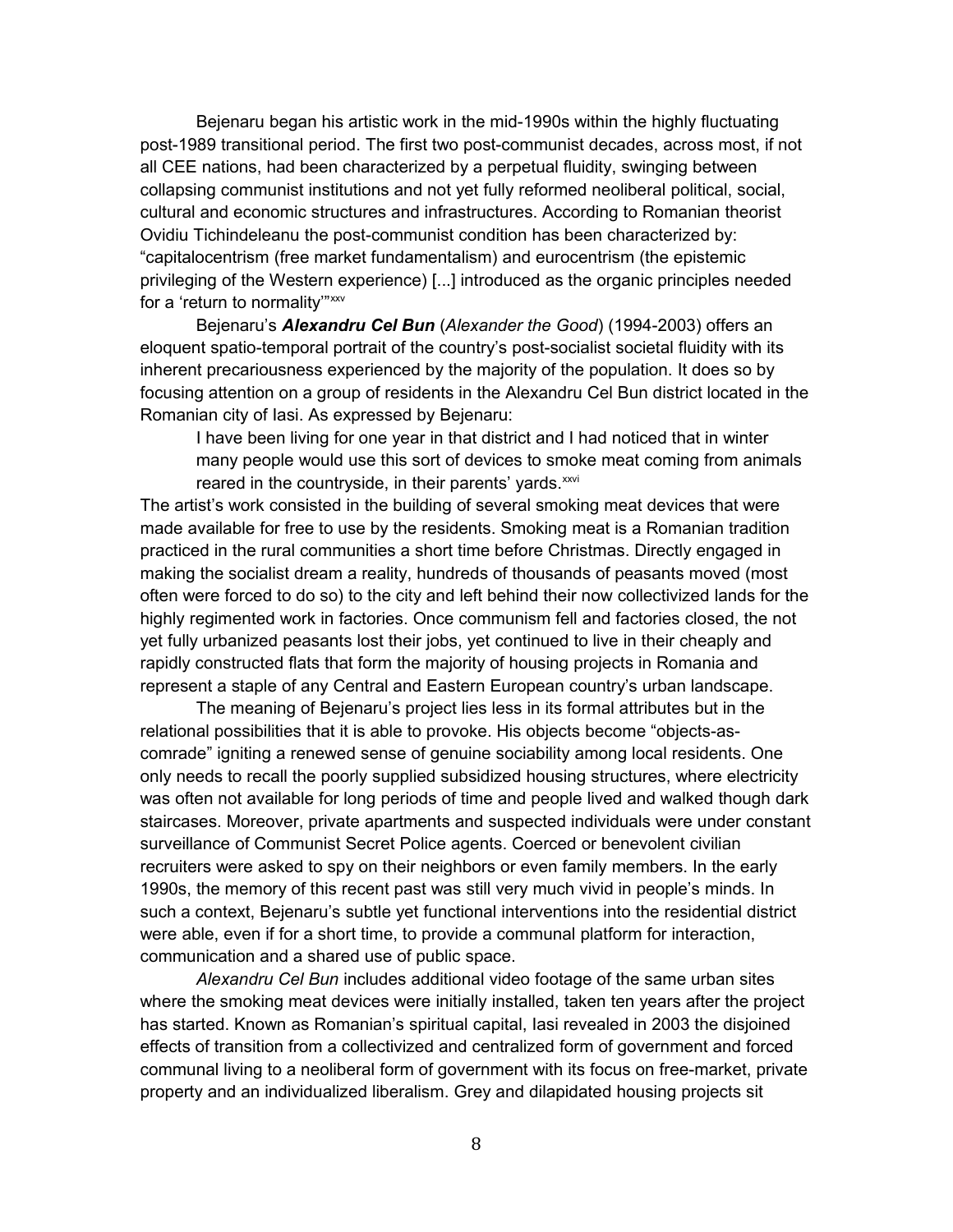uneasily next to newly or soon to be built churches. Flea market stands with haphazard and inexpensive items sold by Roma and peasants with wooden baskets selling products from their small gardens are present in the vicinity of parking lots and the freshly erected and brightly lit foreign chain supermarkets. Such juxtapositions reveal the increasingly socio-economic disparities among the population in a country where neoliberal economic forces combine with remnants from the past and continuingly diversified informal economy.

A key ingredient for the smooth functioning of neoliberal economy is the geographical mobility of capital. As David Harvey points out, this includes "reduction of artificial barriers [...] movement of commodities such as tariffs, exchange controls or even more simply, waiting times at borders." At the global level, the World Trade Organizations (WTO), which took effect in 1995 and was signed in that year by more than a hundred countries, established "a standardization of trade agreements through international agreements."xxviiAt regional levels, treaties such as the Maastricht agreement signed in 1991 fulfilled the role of freeing capital circulation across the entire European Union.

With the fall of communism in CEE, the EU was eager to extend its market into these territories and facilitate at any cost the local economies' transformation into the neoliberal model of government. Like many other countries, Romania saw huge disparities between the top few who were able to grossly profit from the various processes of privatization of publicly owned assets under communism and the rest of the population who struggled to survive and make ends meet. In great part provoked by the drastic effects of the dismantling of the former socialist protection programs that offered some stability for the majority of the nation's citizens, thousands of Romanians emigrated both legally and illegally to Western European countries in search for jobs and better lives. Most people's decisions to emigrate were thus not because of an individual or personal failure to compete on the newly instated and unregulated free-market, as the neoliberal theory would have it, but provoked by systemic changes carefully orchestrated in the interests of full privatization and capital growth. The avalanche of local TV commercials, fast-food restaurants, and large billboards (aggressively installed throughout the cities in places where until only recently slogans of a socialist utopia stood) greatly contributed to the allure of Western European countries as an Eden for better lives.

Several of Bejenaru's works call attention to the immigrant conditions of Romanian workers in EU countries. *Strawberry Fields Forever* (2002) focuses on a group of female legal immigrant workers on a strawberry farm in Lleida in Catalonia, Spain who were paid minimum wages. The artist's project consisted in dialogic exchanges with the women who shared their experiences of leaving their families for seasonal work and their aspirations and fears of an unsure future. The second component of the project consisted in a performative element presented at the Barcelona Centre for Contemporary Culture (BCCC). Bejenaru prepared strawberry preserve in front of the audience using the fruit collected by the Romanian workers. The jar's label clearly stated its content provenance, but also the hourly wage the pickers were paid.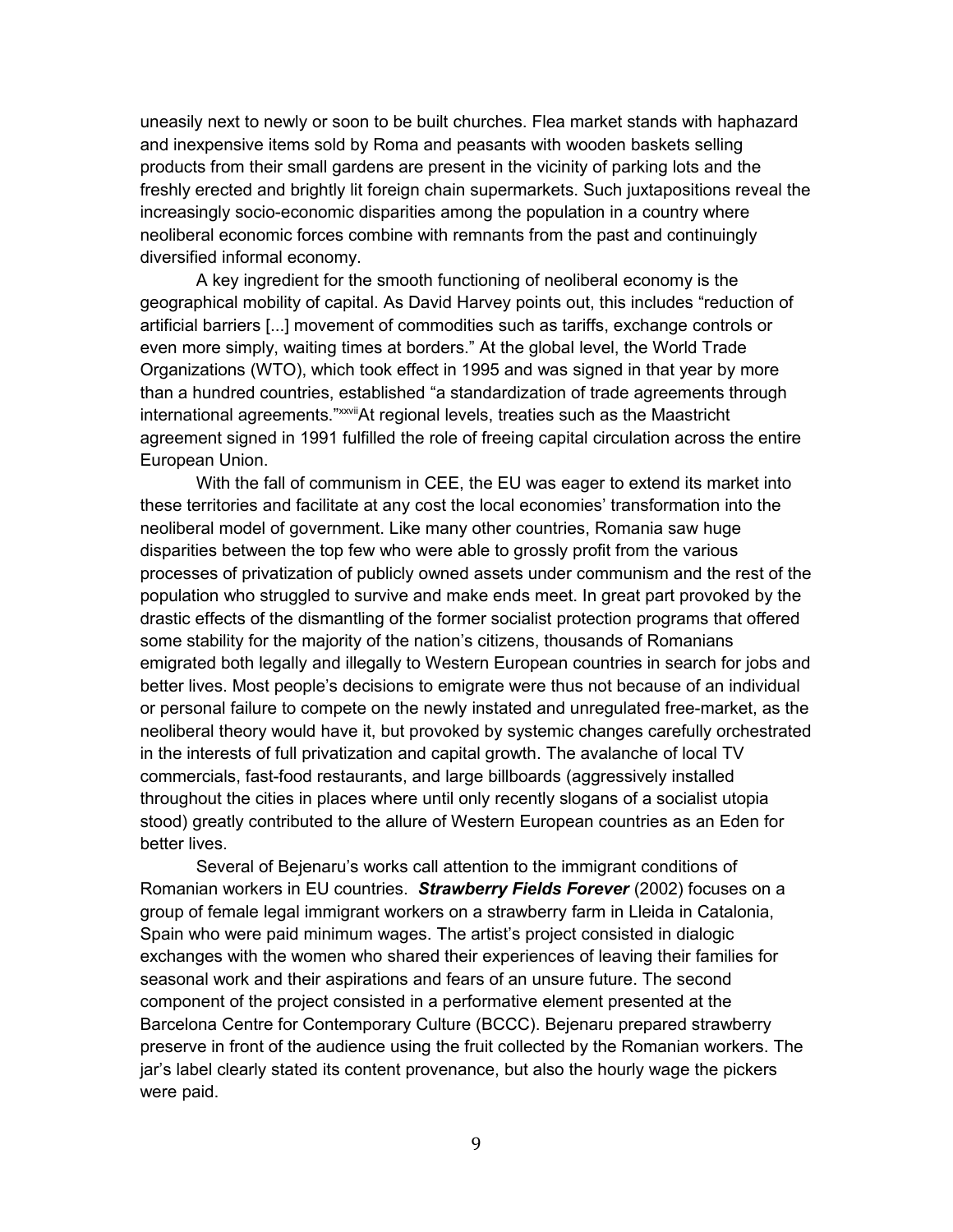At first glance, the act of cooking recalls the Thai artist Rikrit Tiravanija cookingas-art-sculptures first performed in 1992 and then recreated in various international art venues. Yet, Bejenaru's process of making jam aims to provoke in his audience the opposite of convivial social interactivity theorized by Bourriauds in his concept of "relational aesthetic" and exemplified by Tiravanija's work. Bejenaru both performs and personifies the role of the Romanian worker, himself on a temporary contract at BCCC. The artist brings to the fore the tacit yet already known fact of the precarious condition of the multitude of global workers. His brightly red strawberry mixture, as seen in one of the photographs documenting the performance, provides a visceral visual statement through its layered chromatics of melted sugar glazing the freshly picked strawberries. The sweetness of the jam, however, can no longer be consumed by an induced oblivion towards its producers. By bringing to the public's consciousness the condition of the minimally paid Romanian laborers in Spain, Bejenaru's performance implicitly provokes the institution of art to question its own role in the local and global network of capital flows with its implicit biopower over the lives of the migrant workers.

Moreover, extending beyond the shaping and control of all aspects of individual and collective lives, biopolitics, as one of the most significant technologies of neoliberal domination, amplifies into the capitalization of human death, morphing into what Achille Mbembe termed "necropolitics."<sup>xxviii</sup> Rooted in Foucault's conceptualization of biopower as a systemic power technology controlling every facet of human existence, necropower and necropolitics represent renewed and diversified modes of neoliberal domination. These create the very conditions for neoliberalism to exercise its power of control by not only allowing and determining people's way of living but also their modes of dying. According to Subhabrata Bobby Banerjee:

Necrocapitalism emerges from the intersection of necropolitics and necroeconomics, as practices of accumulation in colonial contexts by specific economic actors – multinational corporations for example – that involve dispossessions, death, torture, suicide, slavery, destruction of livelihoods and the general management of violence. It is a new form of imperialism."xxix

While Mbembe and Banerjee developed and made use of the concept of the necropolitical within an African post-apartheid locality, it is present in various contexts around the world. It can be encountered, for instance, within the legally enforced hierarchical categories of EU citizenship, as discussed later in the essay through some of Bejenaru's projects. Referring to the drastic anti-immigrant EU legislation towards citizens of nations excluded from the border-free EU territory, Slovenian and Viennabased philosopher, artist and curator Marina Grzinic observed that a "necropolitical logic organizes the contemporary neoliberal global capitalist social body."xxx Bejenaru's two works *Maersk Dubai* (2007) and *From Afar / De Departe* (2009) are potent illustrations of the conditions engendering control over the lives and death of human being. Both are short videos in which the artist narrates the 1996 tragic death of three Romanian immigrants thrown off board of a Taiwanese transportation ship and the alienation or the death-infused lives of four Romanian women workers respectively.

At one level, the necropolitical is localized in the cumulative circumstances encountered in their country that provoked the three young Romanians – Radu Danciu,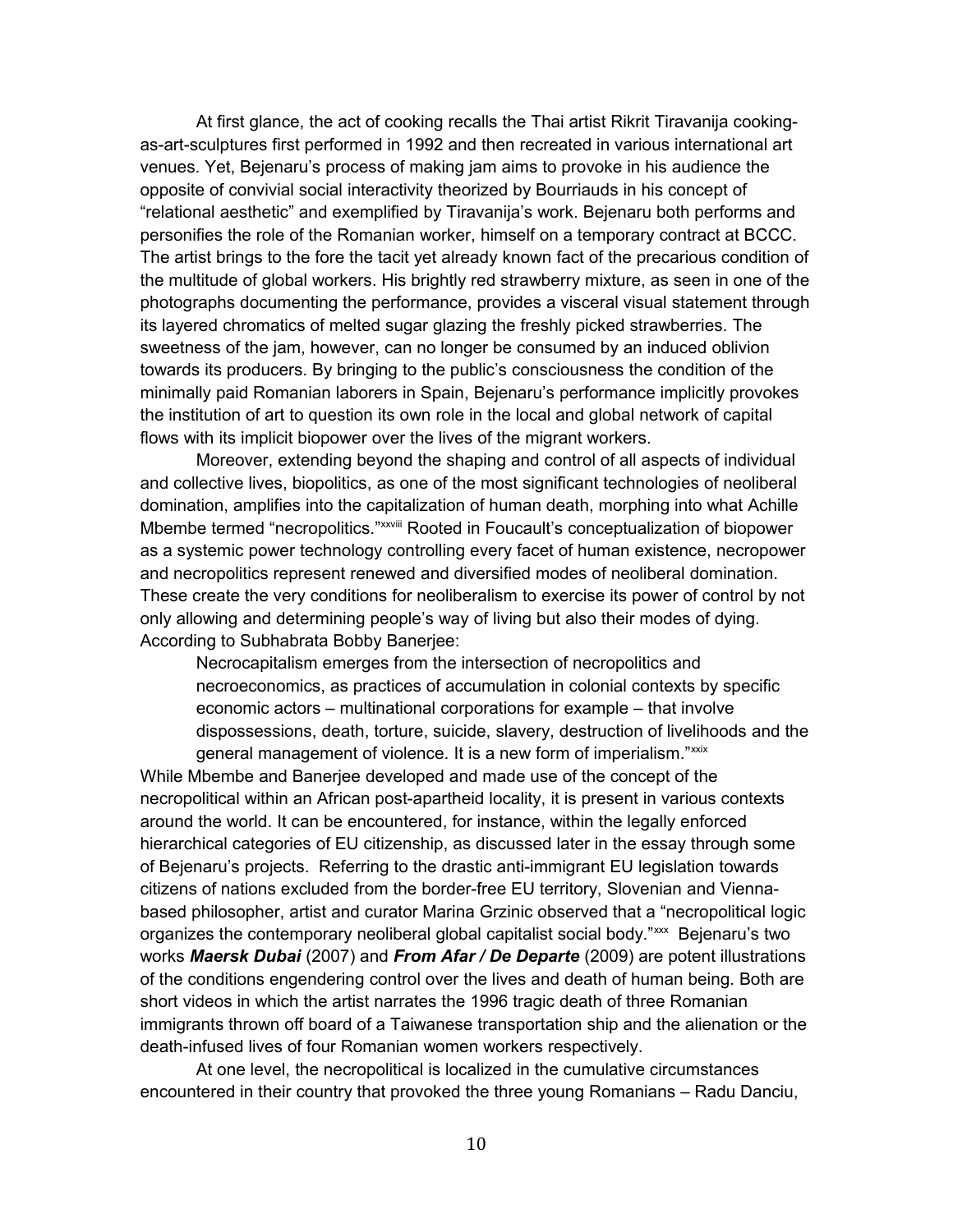Petru Sangeorzan and Florin Mihoc - to attempt to cross the Atlantic over to Canada by embarking illegally on board the ship and hiding in air-sealed shipping containers. At another level, the necropolitical emerges in the unhesitant decision of the ship captains to get rid of the bodies out of fear of losing their jobs upon public revelation of dead illegal immigrant bodies on their ship.

It is the very condition of illegality, of living as a marginalized citizen in an impoverished European post-communist nation restricted by a complex web of legal requirements to travel or work in other countries, which contributes to an alienation of life and an acceleration of actual death. Bejenaru's glimpse into the lives of the Romanian female immigrants in Israel working as caretakers for the elderly reveals the women's liminal conditions. They are caught in between a daily existence in their role as assistants of real human death and their own gradual individual disintegration and alienation from a country that no longer is able to provide them everyday sustenance. As such, the right to live and the right to die as free individuals are politically and economically controlled in the interests of the free movement of capital.

In 1993, the Maastricht Treaty on the EU legalized the category of European Citizenship that conferred upon every legal citizen of any EU member nation the status of Citizen of the European community.<sup>xxxi</sup> Demonstrating a free-market notion of citizenship, the principal rights enjoyed by European Citizens are referred to as the Four Fundamental Freedoms that include the freedom of goods, persons, services and capital. Reducing citizenship to a legal right, it limits non-EU residents' access to political and social opportunities at the pan-European level, transforming them into second-class citizens, an economic underclass of unwanted yet needed foreigners. While aiming to facilitate a borderless territory of free economic transactions, it ultimately contradicts the ideological claims of an inclusive European space.<sup>xxii</sup> As such, it exemplifies an exclusionary approach to community that transcends difference and is rather constituted of like-minded individuals and groups (or nation states) bound together by shared norms on free-trade agreements signed among national state politicians and CEOs of transnational corporations.

In 2000, Etienne Balibar spoke of a *European apartheid* that exists simultaneously with the notion of European Citizenship. It implies that immigrant populations on the EU territory coming most often from African nations - historically tied to Europe through the labor circuits of recruitment – and Eastern Europe – societies that underwent a selective admission process into the EU community – are constituted "as "inferior" in rights and dignity, subject to violent forms of security control and forced to live on the border, neither absolutely inside nor totally outside."<sup>xxxiii</sup> Similarly, Cris Shore used the term *Fortress Europe* to indicate the tightening of EU borders against immigrants in the early 2000s.<sup>xxxiv</sup>

Bejenaru's *Travel Guide* (2005-2007) was conceived in 2005 before Romania joined the EU - when its citizens were not able to travel to UK without a visa. It vividly articulated the exclusionary effects of the EU legislation instated to prevent migration of people, which was considered a threat given the financial "burden" it would impose on the European states' social assistance programs.<sup>xxxv</sup> The *Guide* details several ways in which Romanian citizens could travel illegally, yet safely to England. It takes the form of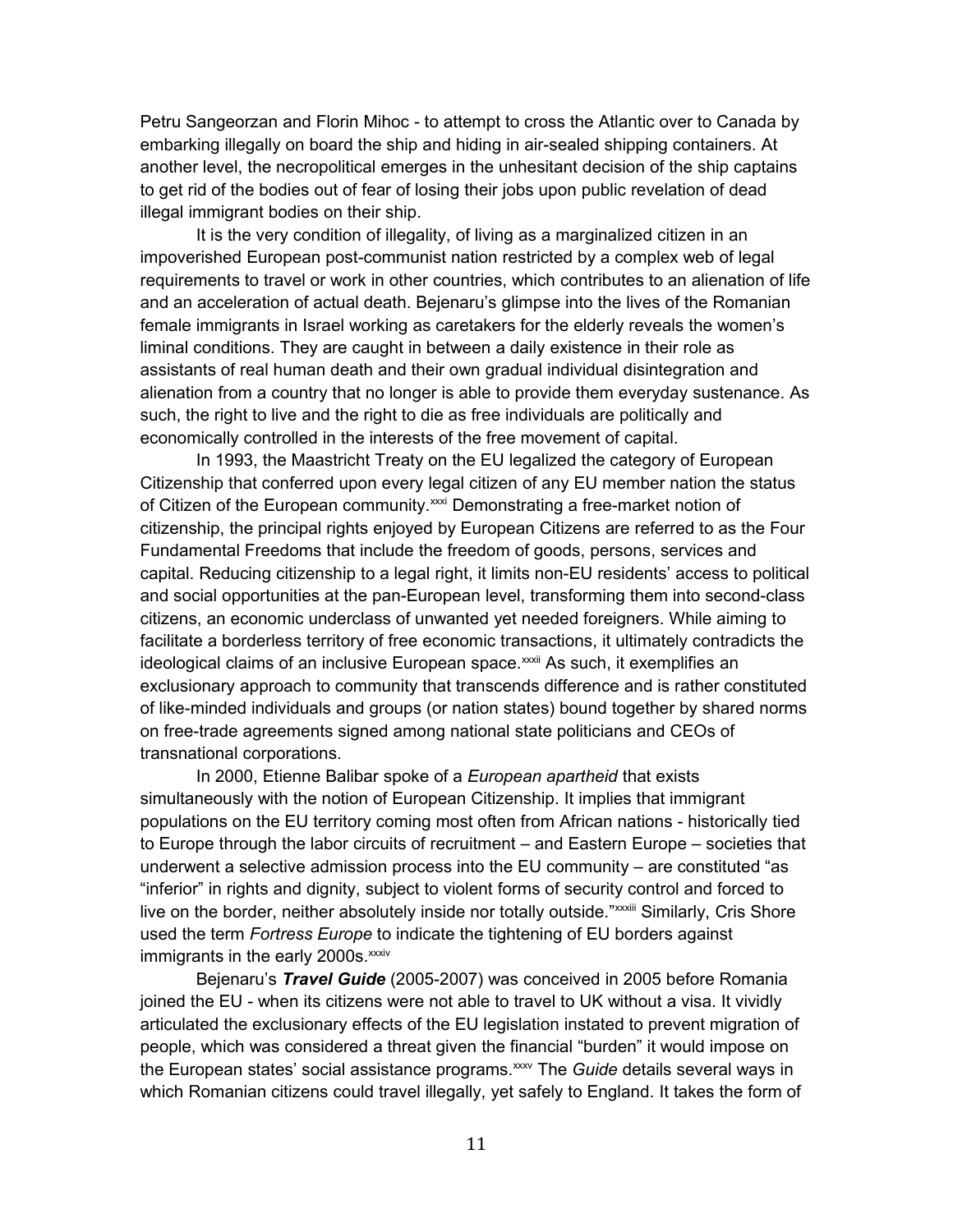an actual travel guide with a schematic map of different routes across Europe. It features photographs of various modes of transportation, border crossing sites, and a colorcoded statistical chart illustrating the risk conditions for passing the frontiers. The text appears to be written by former illegal immigrants based on their own experiences or those of their friends.xxxvi As such, Bejenaru's *Travel Guide* articulates a notion of community whose individual members not only share a way of life, common interests, and a sense of exclusion, but also a strong sense of solidarity across national borders.

Whether the information is true or not is much less important than what it indicates about the conditions that sustain the ideal communitarian form of citizenship. Its real effects are captured, for example, when the *Guide* warned future immigrants of the danger of hiding in shipping containers. Subverting the language and scope of generic travel guides designed for well-off tourists to explore new sites, Bejenaru's *Travel Guide* revealed the worldwide contemporary liminal condition of immigrants.

As a follow-up to *Travel Guide*, *Impreuna/Together* is a video documentation of a one-minute performance that resulted from a two-month long collaboration with various organizations and individuals of the Romanian immigrant community in London. It was a site and time specific performance in front of Tate Modern London as part of the 2007 *Irresistible Force* exhibition.<sup>xxxvii</sup> At first sight, the choreographed performance suggests an identity politics approach to community formation, emphasizing a generalized view of the Romanian diaspora.

At a deeper level Bejenaru's work proposes a shared construction of citizenship based on what Balibar considered "the universal right of *circulation* and *residency*, including reciprocity of cultural contributions."<sup>xxxviii</sup> This is most evident in the artist's multilayered collaborative process that led to the performance. Over the course of several weeks Bejenaru entered in numerous dialogic interactions with several members of the Romanian immigrant community. According to the artist: "30 to 40 people responded to my call and I personally met with them. Several discussions happened in a Romanian restaurant in London..."xxxix Inevitably, being a Romanian citizen and speaking the language, the artist identified with the Romanian immigrant community and was also able to gain support for his project from both official organizations and individual members, such as the religious community encouraged to participate in the project by the priest of the Romanian Orthodox Church of London.

Bejenaru's individual interactions were coalesced in a collective representation as seen in the *Together/Impreuna* video of performance, which consisted in individual bodies gradually coming together into a nearly forty-member group. While a symbolic gesture, it nevertheless brought together an active collective of bodies into a form of community where its members were in control of enacting its own self-presence, desires and goals. In a podcast on the museum's website, Bejenaru referred to the performance as a space where the Romanian immigrant community can communicate self-esteem through "the power of a gaze" aimed at breaking through the public perception of their identity based on ethnically and culturally divisive stereotypical notions. His collaborative work with politically coherent communities challenged the cultural and economic discrimination towards a specific immigrant community. He brought together various organizations of the Romanian diaspora, each contributing a different aspect to the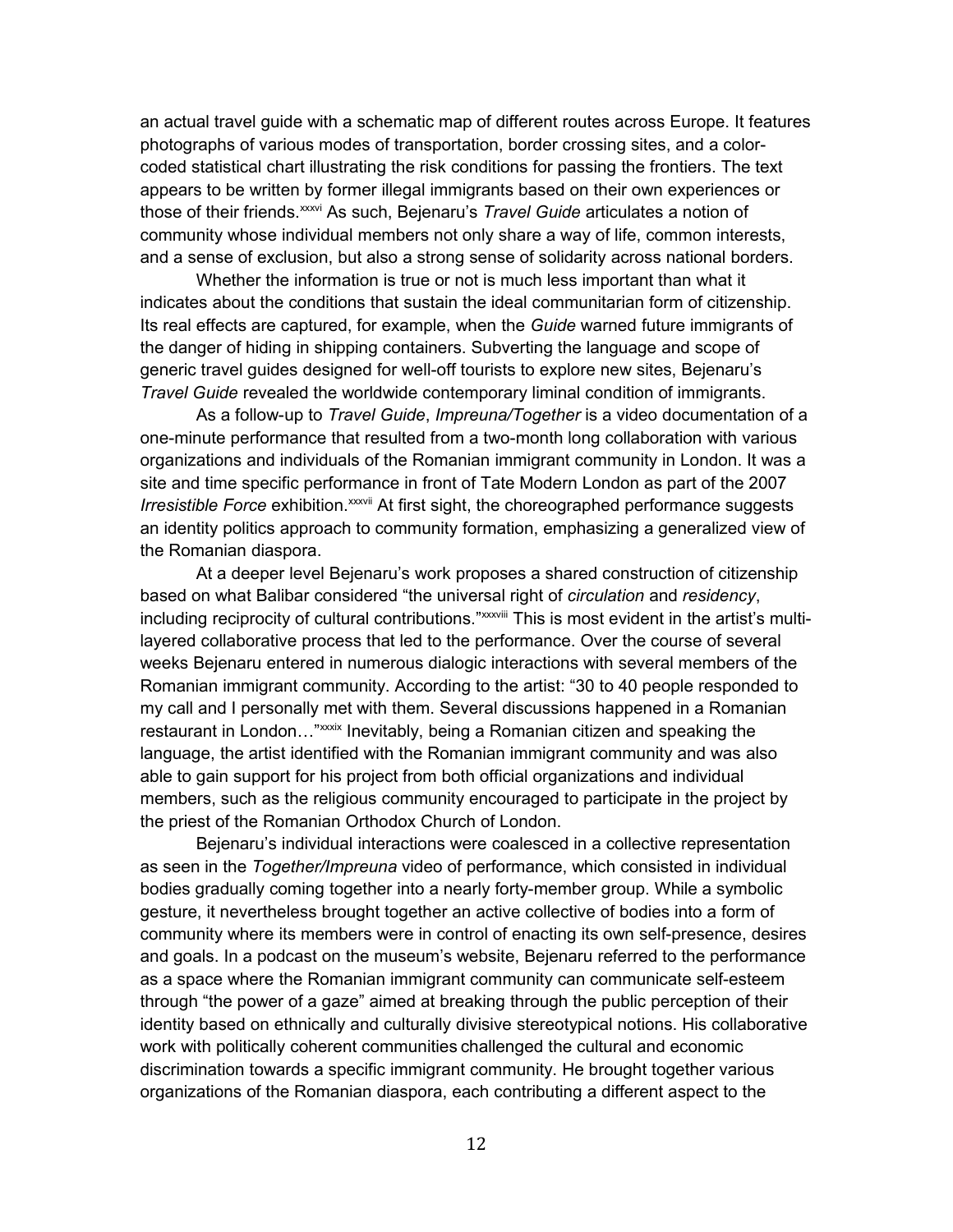project while also providing a space to advance each of their individual missions. For example, Bejenaru engaged members of the Romanca Society, whose mission was to support Romanians' integration into the British society. In 2008 the Romanca Society filed a petition signed by 208 individuals addressed to the British Prime Minister Gordon Brown asking for legislation that would give Romanians in the UK an unrestricted right to work<sup>xl</sup>

This request is particularly significant especially since currently Romanian and Bulgarian nationals are subject to restricted regulations, although both countries have joined the EU in the meantime. This is due to one of EU's regulations instated in 2001 regarding accession negotiations with several CEE countries. It states that citizens of new EU-members do not have the legal permission to work in any of the existing 15 member states for a period of seven years following their nations' official entrance in the EU.<sup>xi</sup> Thus, EU policy discriminates not only against non-EU state citizens but also against specific EU-nations by going against one of its core idea - the four freedoms that theoretically should be open to any EU-state.

The common thread that unites the issues addressed by Bejenaru's artworks represents the precarious conditions of the worker in the contemporary era of neoliberalism. They implicitly provoke the question: What are the potentials for change and future possibilities for both individuals and groups in marginalized cities around the world?

North Adams has already begun a decades-long process of reinventing itself based on what can be called a "cultural workers industry." This cultural renaissance has been initiated with the opening of the MASS MOCA in 1999, which along with the existing local museums, art institutions and colleges continues to attract various artists working in visual and performing arts, transforming this region in the Berkshires into a now sought after tourist destination. DownStreetArt (DSA), a four-month long summer festival, currently in its fifth edition continues this reactivation process of the city by temporarily injecting artistic impulses into empty downtown spaces, most of which are held by their owners in a process called "land banking." This implies that the owners will not sell the property until its value will increase due to a possible future revitalized "business climate" attractive to corporations and businesses, which would relocate to the area.

Without a doubt urban renewal initiatives, such as DSA, reawaken interest in the city and the surrounding region as a welcoming tourist spot, incite the opening of businesses, as well as provide a valuable platform for emerging and international artists and curators to showcase their works. However, there is also an inherently visible divide between the majority of residents of the city and the increasingly growing number of cultural workers. During this transitional period, the implicit question is whether the continued artistic interventions could bridge the divide or rather contribute to private property' revitalizations serving a limited few and thus aiding to a further displacement and marginalization of the majority of the surrounding population.

What perhaps could be some of the strategies to create platforms seen as forms of empowerment - rather than simply beautification projects - for the existing community, which could ultimately be able to influence and determine, for example, the future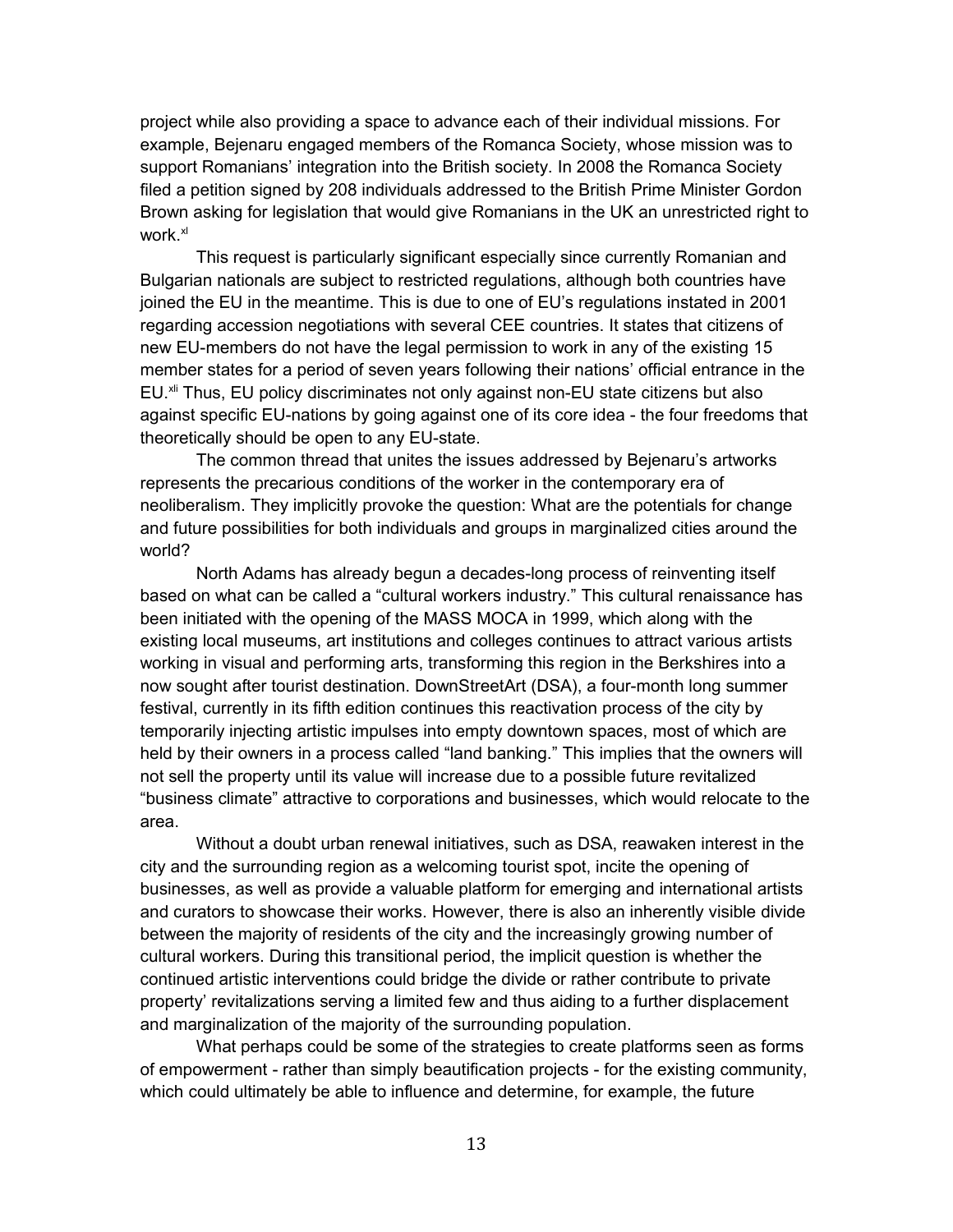politico-economic decisions concerning the functions of the currently abandoned structures? Noam Chomsky, for instance, proposes that in industrial towns, instead of moving somewhere else local industries and manufacturers could hand over its production to the local workforce. Essentially he proposes worker-owned and workermanaged major industrial complexes and "have it produce things that people need."<sup>xlii</sup>

With the aim of both bringing to the fore a tacit, yet deeply felt, divide among the city's various workers, as well as activating the community's collective and individual potentials, Bejenaru aimed to develop a site-sensitive project titled *A Collection of Futures* as part of his participation in the *Art Into Life, Life Into Art* exhibition. His goals have been to provoke several of the city's residents to envision the future. This could be a personal future, a collective one at the level of the environment, a political one or a communal one at the level of the city. The participants' creative contributions took the form of either a monologue, statement, poem, musical refrain, noise and or other soundbased responses. In his one-month residency in North Adams, the artist interacted and involved the participation of various local residents of different generations, such as high school and college students and senior citizens, with varied interests and socioeconomic and political backgrounds, such as the city's mayor, college faculty, farmers, real estate agents, a museum director and parents from low income housing. As any future vision is rooted in both the past and present, such projections of multi-layered futures could result in a richly textured exposition of desires, frustrations, fears, regrets and hopes. It could reveal not only tensions and points of fracture, but also potentialities for future negotiations.

An integral component of Bejenaru's *A Collection of Futures* are his actual interactions and conversations with the locals. His walks and dialogic exchanges weave together a town's mental map that while rooted in personal histories and experiences also encompasses its ghostly factory buildings, recently abandoned corporate big-box stores and their potential for change. Bejenaru's project could be seen as enabling a counter-space by revealing the contention between the production of space for profit and control and the use of space in everyday life.

The collection of audio material initiated and edited by the artist yet co-authored and realized with the direct participation of various local people, is publicly broadcasted thorough the local college radio station of the Massachusetts College of Liberal Arts (MCLA) and through speakers placed in various public spaces throughout the city. Thus, the art project could be seen as both a symbolic and an actual intervention that brings about sustained contradictions. The voices from within a divided local community are given back to the community while opening up possibilities for its future collective negotiations.

The project's mode of presentation are through various public platforms that ultimately could have the potential to provide the tools for the formative conditions of what the French political analyst Chantal Mouffe called "agonistic" public spheres. At the basis of agonism lies a pluralist form of democratic politics that embraces the unresolved tension between liberty and equality. Mouffe's "agonistic pluralism" nurtures and keeps the democratic contestation alive, ultimately recognizing "the impossibility of establishing a consensus without exclusion." Rather then eliminating the enemy, which implicitly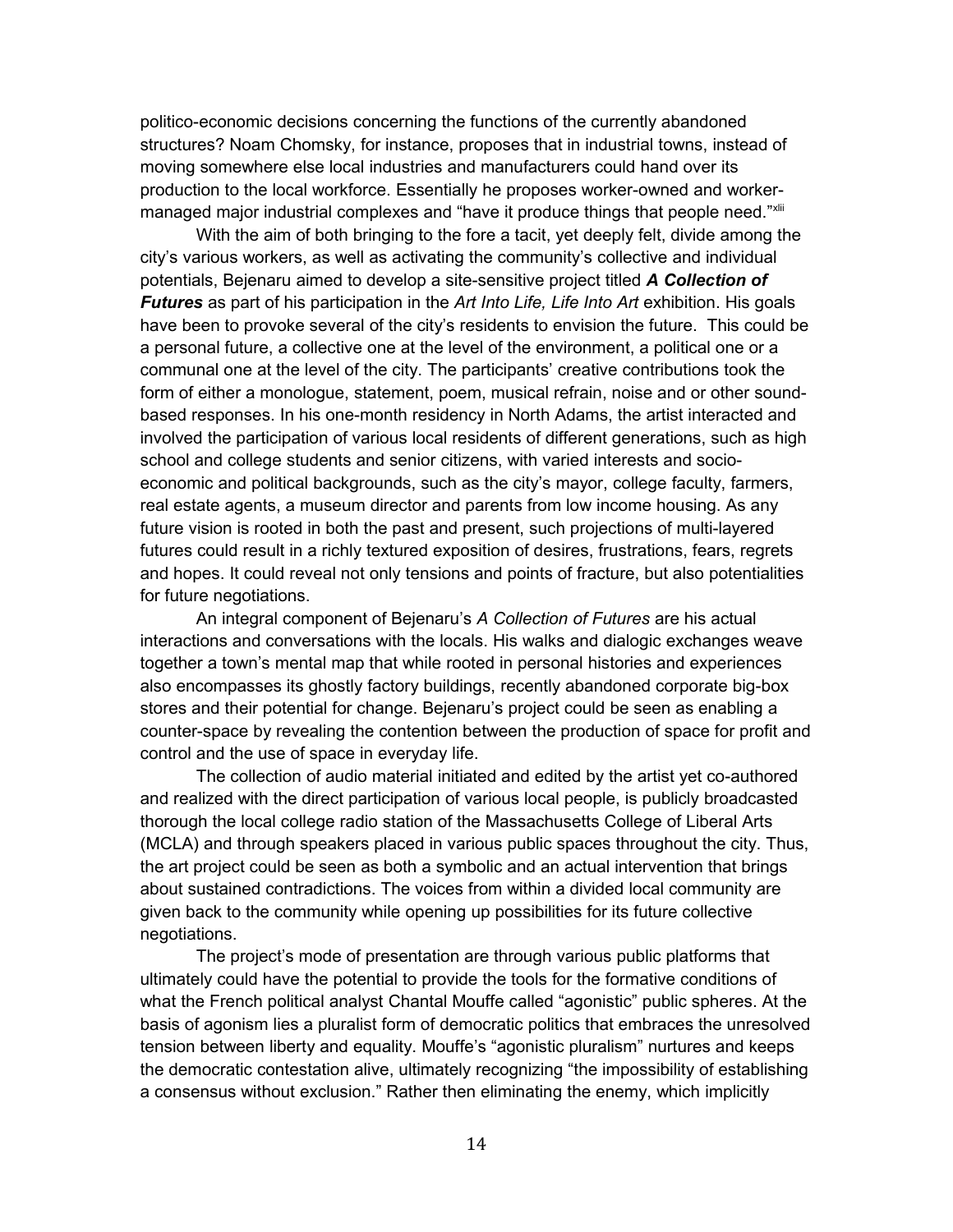conveys confrontation in order to champion a democratic societal form based on consensus, Mouffe emphasizes the notion of the adversary who is:

Somebody whose ideas we combat but whose right to defend those ideas we do not put into questions. [...] This requires providing channels though which collective passions will be given ways to express themselves over issues which, allowing enough possibility for identification, will not construct the opponent as an enemy but as an adversary. xliii

Thus, enacting agonistic public spheres aims to resist "neoliberal dogmas about the inviolable rights of property, the all-encompassing virtues of the market and the dangers of interfering with its logics, that constitute nowadays the 'common sense' in liberaldemocratic societies."xliv

Ultimately, only the future can reveal the possible reverberations of Bejenaru's *A Collection of Futures* in its aim to act as a sound-based art project enacting an "agonistic" public sphere.

**Endnotes**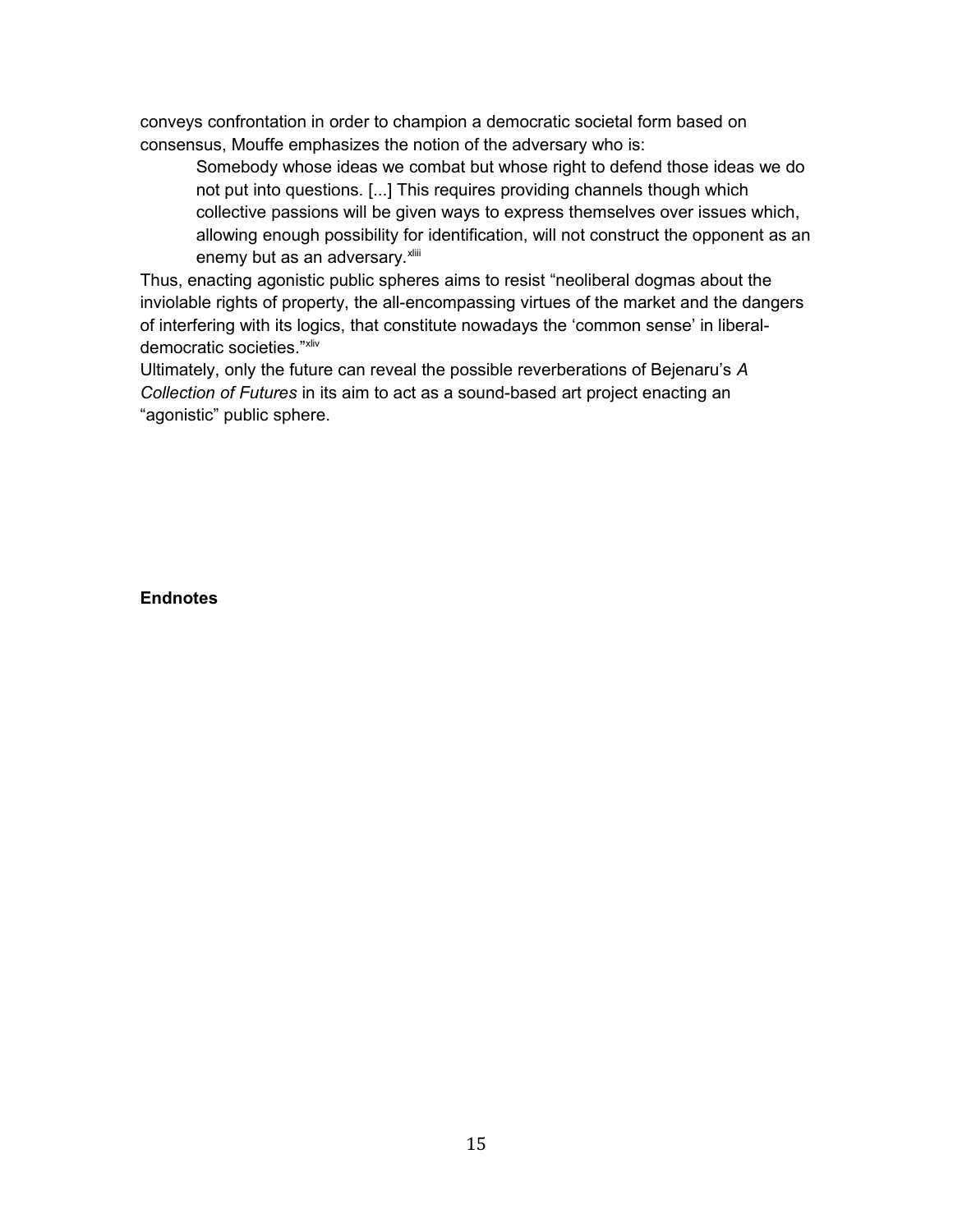<sup>i</sup> In his 1974 book *Theory of the Avant-Garde*, Peter Bürger distinguishes between the avant-garde as it has been developing since the 19<sup>th</sup> century and the "historical avant-garde" of the early 20<sup>th</sup> century, especially Dada, Surrealism and the Russian Constructivism. Bürger analyses the intention of the historical avant-garde movements - the attack on art as an institution divorced from life (e.g. Duchamp's urinal negates artistic creation) and the nature of the actual avant-gardist work (e.g. a nonorganic work, employing the collage technique or Dada's elimination of separation between producer and viewer). See Peter Bürger, *The Theory of the Avant-Garde*. Trans. Michael Shaw. Theory and History of Literature, ed. Wlad Godzich and Jochen Schulte-Sasse, vol.4 (Minneapolis: University of Minnesota Press, 1984).

 $^{\rm ii}$  The other branch of the Russian avant-garde was Suprematism led by Kazimir Malevich. Not everyone within the Constructivist camp had a unified vision of the art's role in society. Several debates about the form and function of the art object following the October 1917 revolution took place at the Moscow Institute of Artistic Culture (INKhUK) in between 1920- 1922. The main divide occurred between those supporting Wassily Kandinsky's focus on the spiritual and psychological effects of art and those who advocated Rodchenko's and (later) Tatlin's visions and beliefs in an "antisubjective materialism" adopting a stance against an individual, personal and psychological approach to art. See Christina Kiaer, "The Socialist Object" in *Imagine no Possessions: The Socialist Objects of Russian Constructivism* (Cambridge, Mass: The MIT Press, 2005), 1-40.

 $^{\rm{iii}}$  Although this avant-garde goal ultimately failed, Bürger emphasized the important role of the historical avant-gardes in revealing the influence that art as an institution comprised of the web of curators, collectors, market, commerce, among others has upon the reception and effect of individual works. See Bürger, *The Theory of the Avant-Garde*.

<sup>iv</sup> See Christina Kiaer, "The Socialist Object."

v Ekaterina Degot, "Dreams That Money Can Buy: Creativity versus Art" in Judit Angel (ed.) *The Phenomena of Postsocialist Economy in Contemporary Art*. (Budapest, Hungary: Mucsarnok, 2010), 20-25.

<sup>vi</sup>American art historian and critic Hal Foster distinguishes between two main moments of the neo-avant-garde that drew upon both Dada and Constructivism. The first moment refers back to the early 1960s and is associated with artists such as Robert Rauschenberg, Allan Kaprow, Dan Flavian, Donald Judd, and Robert Morris. It recovers the historical avant-garde, in particular, Dada devices in order "to transform the avant-garde into an institution." Within the second phase most often represented by the practices of artists such as Daniel Buren, Michael Asher, and Hans Haacke in the late 1960s, the neoavant-garde becomes a critique of this process of appropriation and institutionalization. So the neo-avant-garde actually comprehends for the first time the project of the historical avant-garde. Although Foster's study does not take into consideration the artistic practices within pre-1989 Central and Eastern European contexts, such as Hungary and Romania, one could certainly see a similar model of deferred action. See Hal Foster "Who's Afraid of the neo-Avant-Garde?" in *The Return of the Real*. An October book (Cambridge, Mass: The MIT Press, 1996), 1-34.

<sup>vii</sup> See Júlia Klaniczay and Edit Sasvári (eds.), *Törvénytelen avantgárd, Galántai György balatonboglári kápolnamüterme, 1970-1973,* (Illegal Avantgarde, Chapel Studio of György Galántai in Balatonboglár, 1970-1973) Artpool-Balassi, Budapest, Hungary 2003.

viii See Magda Carneci, *Artele Plastice in Romania, 1945-1989* / *Plastic Arts in Romania, 1945-1989.* (Author's translation from Romanian into English) (Bucharest, Romania: Editura Meridiane, 2000), 58-62.

ix David Harvey, "Introduction" in his *A Brief History of Neoliberalism* (Oxford and New York: Oxford University Press, 2005): 2.

<sup>x</sup> Michel Foucault, "Right of Death and Power over Life" in *The History of Sexuality: An Introduction, Volume 1* trans. by Robert Hurley. (New York: Vintage Books, 1990): 143

xi Michael Hardt and Antonio Negri, "Multitude" in *Multitude: War and Democracy in the Age of Empire* (New York: Penguin Books, 2004): 94.

xii Hardt and Negri conceive of immaterial labor in two principal forms. "The first refers to labor is primarily intellectual or linguistic [...] it produces ideas, symbols, codes, texts, linguistic figures, images and other such products." The other form represents the "affective labor" that "produces and manipulates affects such as feeling of ease, well-being, satisfaction, excitement, or passion." Ibid.,108

<sup>xiii</sup> Nikolas Rose, "Governing "advanced" liberal democracies" in Andrew Barry, Thomas Osborne and Nikolas Rose (eds.) *Foucault and Political Reason: liberalism, neo-liberalism and rationalities of government* (Chicago: Chicago University Press, 1996), 59-60.

xiv See occupywallst.org

xv See "To the Margins of An Early January Protest in Hungary" in *The Contrarian Hungarian*. Last accessed on July 15, 2012 http://thecontrarianhungarian.wordpress.com/2012/01/08/to-the-margins-of-an-early-january-protest-in-hungary

xvi Noam Chomsky at InterOccupy via conference call published in *Occupy: Noam Chomsky.* (London and New York: A Penguin Special, 2012): 70.

 $xvii$  Ibid., 74.

xviii Grant Kester, *Conversation Pieces: Community and Communication in Modern Art.* (Berkeley and Los Angeles, CA: University of California Press, 2004): 129.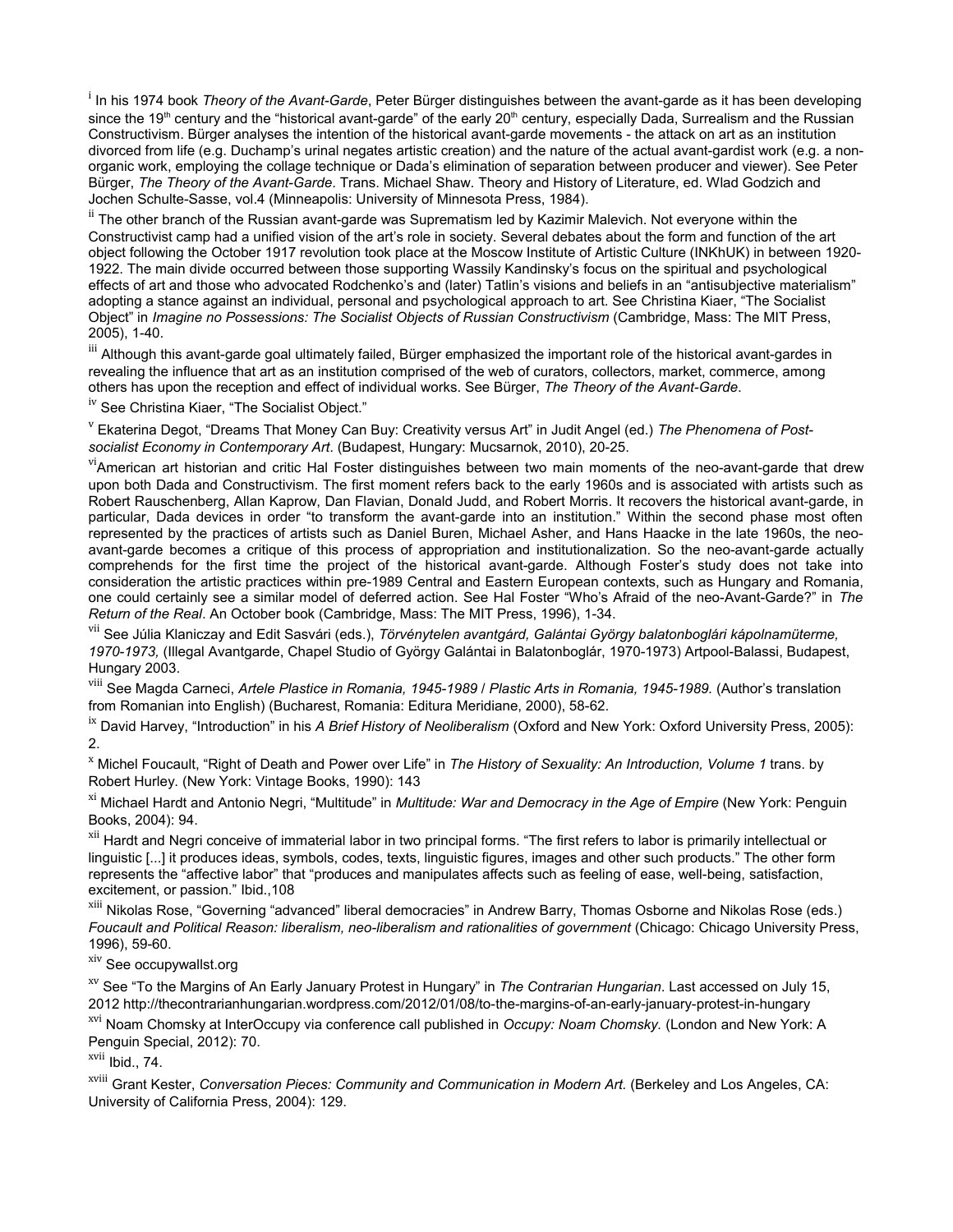xix She is referring here to the *Culture in Action* exhibition curated by Mary Jane Jacobs in Chicago from 1992 to 1993. See Miwon Kwon, *One Place After Another*: Site-Specific Art and Locational Identity (Cambridge Mass: MIT Press, 2004), 122- 123.

<sup>xx</sup> In 1998 Nicolas Bourriaud coined the term "relational aesthetics" in order to address various art practices emerging in the 1990s that are based on participatory forms of audience engagement, staged within the museum context or gallery space setting and creating social interaction and conviviality among people. See Nicolas Bourriaud, *Relational Aesthetics*. Originally published in French in 1998. Translated from French by Simon Pleasance and Fronza Woods with the participation of Mathieu Copeland (Dijon: Les Presses du Réel, 2002).

<sup>xxi</sup> In the early 1990s, American artist and critic Suzanne Lacy defined the term "new-genre public art" to refer to then emerging participatory and community-oriented art practices. It addressed public and social issues, engaged marginalized groups and mostly took part outside the art institution. It emphasized the process of production and communication, where collaborative strategies of engagement became its artistic and aesthetic features. See Suzanne Lacy, "Debated Territory: Toward a Critical Language for Public Art," in S. Lacy (ed.), *Mapping the terrain: New Genre Public Art* (Seattle: Bay Press, 1995), 171-188.

xxii Grant Kester's dialogic approach to community formation is based on a mandatory presence of an ingredient: *empathetic identification,* which should exist between artists and collaborators and between collaborators themselves. He objects the lack of political and social responsibility evident in both Bishop's relational antagonistic practices based on destabilizing the presumed harmonious fabric of a community and Bourriaud's concept of relational aesthetics even as it stakes a claim for micro-utopian concepts. In contrast, Kester puts forward his notion of *politically coherent communities*, which he developed in response to the forms of negation that can occur when artists view their collaborators as raw and inert material to be transformed or improved in some ways. Specifically, Kester refers to groups that have a defined political identity already prior to the process of collaboration with the artists. See Grant Kester, *Conversation Pieces: Community and Communication in Modern Art.* (Berkeley and Los Angeles, CA: University of California Press, 2004).

<sup>xxiii</sup> In response to Bourriaud's harmonious conception of community at the core of his relational aesthetic, Claire Bishop proposed the concept of "relational antagonism." Despite Bishops' insistence on participatory projects that aim to create a space where tensions and differences are made visible and sustained rather than eliminated, her theoretical approach eludes discussion of the impact the artists' practice have on the lives of their participants or on the community in which they erected their artwork/installation. As a result, the usually economically and politically marginalized ethnic community becomes simple props in the artist's attempt to make a broader (political) statement. See Claire Bishop, "Antagonism and Relational Aesthetics," October 110 (Fall 2004), pp. 51-79

<sup>xxiv</sup> Julia Christensen discusses the potential for change in the process of reclaiming empty big-box buildings and repurposing them into various non-retail functions that would serve the needs of the local community. By focusing on different case studies in cities across the U.S. she argues that "big box reuse is a cultural, architectural, urban, and encompassing phenomenon – possibly an unavoidable wave of the imminent global future." See Julia Christensen, *Big Box Reuse* (Cambridge, Massachusetts: MIT Press, 2008). See also Stacey Mitchell, *Big-Box Swindle* (Boston, Massachusetts: Beacon Press, 2006)

xxv See Ovidiu Tichindeleanu, "Non-Capitalist Economies and the Postcommunist Transition" in Judit Angel (ed.) *The Phenomena of Post-socialist Economy in Contemporary Art*. (Budapest, Hungary: Mucsarnok, 2010): 112.

xxvi Matei Bejenaru in *Matei Bejenaru: Situatii*. (Romania: Galeria Posibila, 2007): 26

xxvii See Harvey, "Uneeven Geographical Developments" in his *A Brief History of Neoliberalism* (Oxford and New York: Oxford University Press, 2005): 92.

xxviii Although he develops his concept in the African context, it can be applied to both third and first world contexts. See Achille Mbembe, "Necopolitics," trans. by Libby Meintfes. Public Culture, 2003. 15(1): 11-40

xxix Subhabrtata Bobby Banerjee, "Live and Let Die: Colonial Sovereignties and the Death Worlds of Necrocapitalism" in Borderland ejournal, vol. 5, nr. 1, 2006.

xxx Marina Grzinic, "From Biopolitics to Necropolitics and the Institution of Contemporary Art" in Marina Grzinic, Razvan Ion and Eugen Radescu (eds.) *Pavilion #14: Biopolitics, Necropolitics, De-Coloniality*. (Bucharest, Romania: Pavilion -Journal for Politics and Culture, 2010): 15

<sup>xxxi</sup> Technically the term community was used in the European Coal and Steel Community (ECSC), which was established in 1951 and brought France, Germany, and Italy and the Benelux countries together in a Community with the aim of organizing free movement of coal and steel and free access of sources of production. In 1957 to ECSC was added EEC and the European Atomic Energy Community (EAEC) all forming the European Communities. See [http://europa.eu.](http://europa.eu/) It may certainly be revealing to elaborate on the etymological aspects and the social, political and cultural implications of the shift in the use of the term "Community" after World War II to the use of the term of "Union" in the early 1990s. However, as my aim in this text is not to offer a history of this political and economic formation, I do not use the term community to refer to a particular phase in the history of the EU, but rather to refer to current EU-member nations and (arguably) to the sense of cultural belonging that the status of European citizenship aims to invoke.

xxxii Cris Shore noted that the freedom to reside within any EU Member State is subject to numerous exceptions, as in the case of pensioners, students or any others that might become a burden on the member state's social assistance programs. Moreover, Shore observed that the EU Citizenship is seen as supplementary and contingent upon the rights and obligations